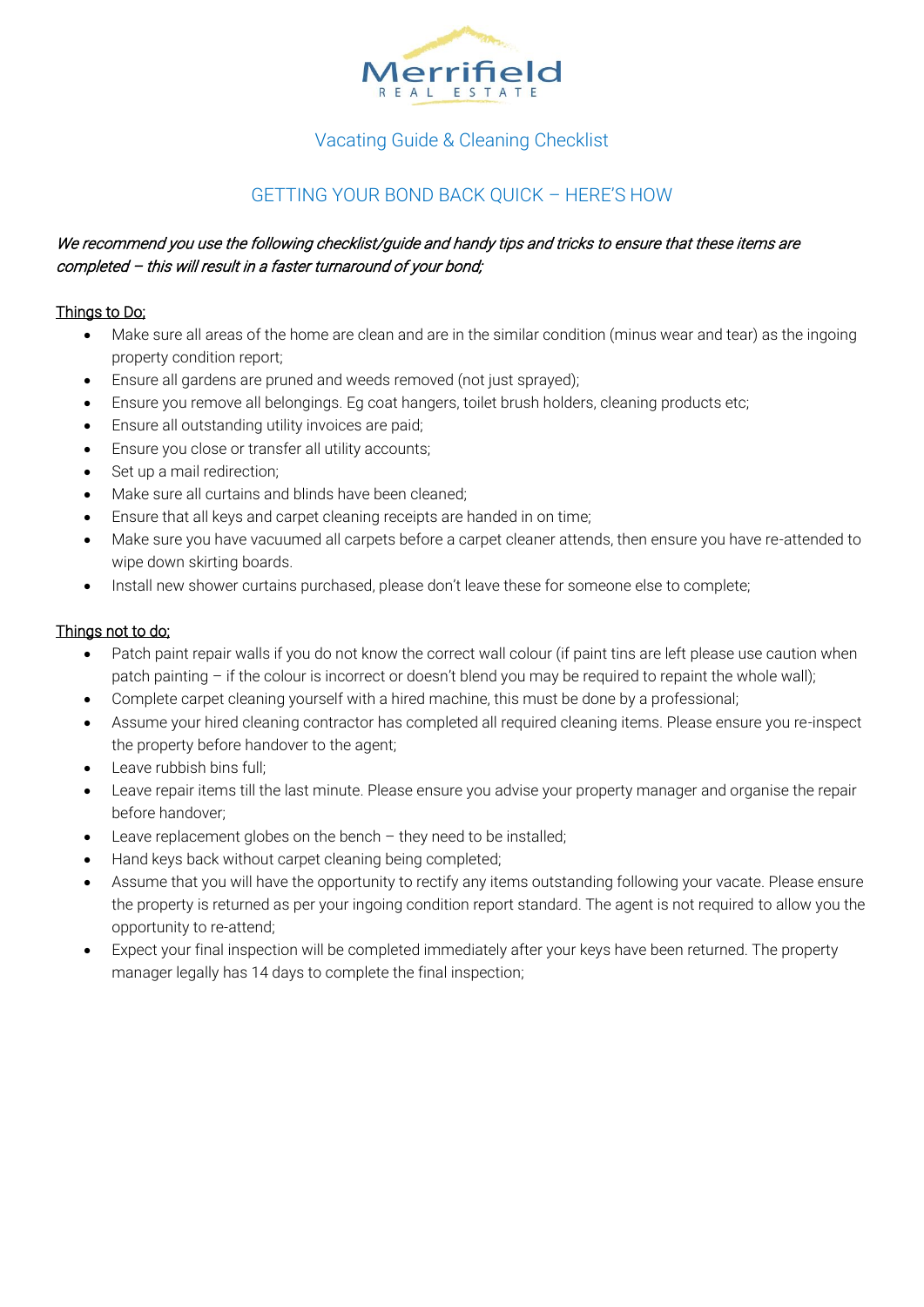

# ITEMS TO COMPLETE WHEN VACATING

## Inside the Property:

| Walls - please clean off any dirty marks, removable scuff marks, finger or food marks etc;                                                                                                                                                                                                                                                                                                                                                                                                                                       |
|----------------------------------------------------------------------------------------------------------------------------------------------------------------------------------------------------------------------------------------------------------------------------------------------------------------------------------------------------------------------------------------------------------------------------------------------------------------------------------------------------------------------------------|
| Ceilings - please remove any cobwebs and bug spots;                                                                                                                                                                                                                                                                                                                                                                                                                                                                              |
| Ceiling mould - please clean off (particularly in wet areas and sometimes in bedrooms). Treat with a 80/20 part mix<br>of vinegar (80) and water (20);                                                                                                                                                                                                                                                                                                                                                                           |
| Light fittings - clean off dust and remove any dead insects inside, best to remove them to do this;                                                                                                                                                                                                                                                                                                                                                                                                                              |
| Ceiling fans - wipe fan blades and tops of fittings to remove dust build up;                                                                                                                                                                                                                                                                                                                                                                                                                                                     |
| Skirting boards - wipe down with a damp cloth after the carpets have been cleaned;                                                                                                                                                                                                                                                                                                                                                                                                                                               |
| Doorways, doors - wipe off finger marks and any other removable marks, don't forget the tops;                                                                                                                                                                                                                                                                                                                                                                                                                                    |
| Windows - clean inside and out. Please note - nearly all modern sliding aluminium windows can be lifted and pulled<br>out for easy cleaning. Also sills and tracks (wipe out dust build up and any dead insects. A vacuum cleaner and paint<br>brush can really help here, then wipe with a damp cloth).                                                                                                                                                                                                                         |
| Flyscreens - brushed and dusted down. Please be aware, most modern sliding aluminium windows allow for the<br>flyscreens to be taken off from the inside only, once the sliding part of the window has been removed first.<br>Attempting to take them off from the outside may result in damaging them;                                                                                                                                                                                                                          |
| Screen doors - front and back including frames - wiped clean and screen wire brushed;                                                                                                                                                                                                                                                                                                                                                                                                                                            |
| Stoves - clean stove top, control display, knobs (most can be removed), panels, any pull out or in-built drip trays,<br>griller racks, trays and any inserts, oven racks, trays and oven bottom, walls and oven roof. A good oven cleaner will<br>clean most ovens - however it is of importance that you read carefully the instructions on the product. Some<br>cleaners can actually hinder oven surfaces (like stainless steel), and also some products have dangerous caustic<br>fumes. Therefore use with extreme caution! |
| Kitchen range hood - clean pull out filters and framework. Replace globes if necessary;                                                                                                                                                                                                                                                                                                                                                                                                                                          |
| Bathroom - clean sink, mirror, cabinet, vanity unit and drawers, shower recess, glass screen and screen doors, bath<br>and wall tiles. Please ensure both the sink and bath has a plug available;                                                                                                                                                                                                                                                                                                                                |
| Toilet - clean cistern, seat, bowl inside and also outside around the base. Don't forget the skirting tiles around the<br>toilet;                                                                                                                                                                                                                                                                                                                                                                                                |
| Laundry - clean both the inside and outside of the trough, and underneath. Please ensure a plug is present;                                                                                                                                                                                                                                                                                                                                                                                                                      |
| Tiling - make sure all tiling and grouting to the kitchen, toilet, bathroom and laundry areas are clean;                                                                                                                                                                                                                                                                                                                                                                                                                         |
| Exhaust $-$ vents and fan covers are to be clean of any dust and dirt;                                                                                                                                                                                                                                                                                                                                                                                                                                                           |
| Air-conditioners - front vents and filters cleaned of built up dirt. Modern systems (Wall Type) - filters easily pull out<br>and can be brushed down with a hand brush. If there is a ducted reverse cycle air-conditioner unit, the air intake filter<br>should be cleaned. This is usually on the ceiling in the passage area.                                                                                                                                                                                                 |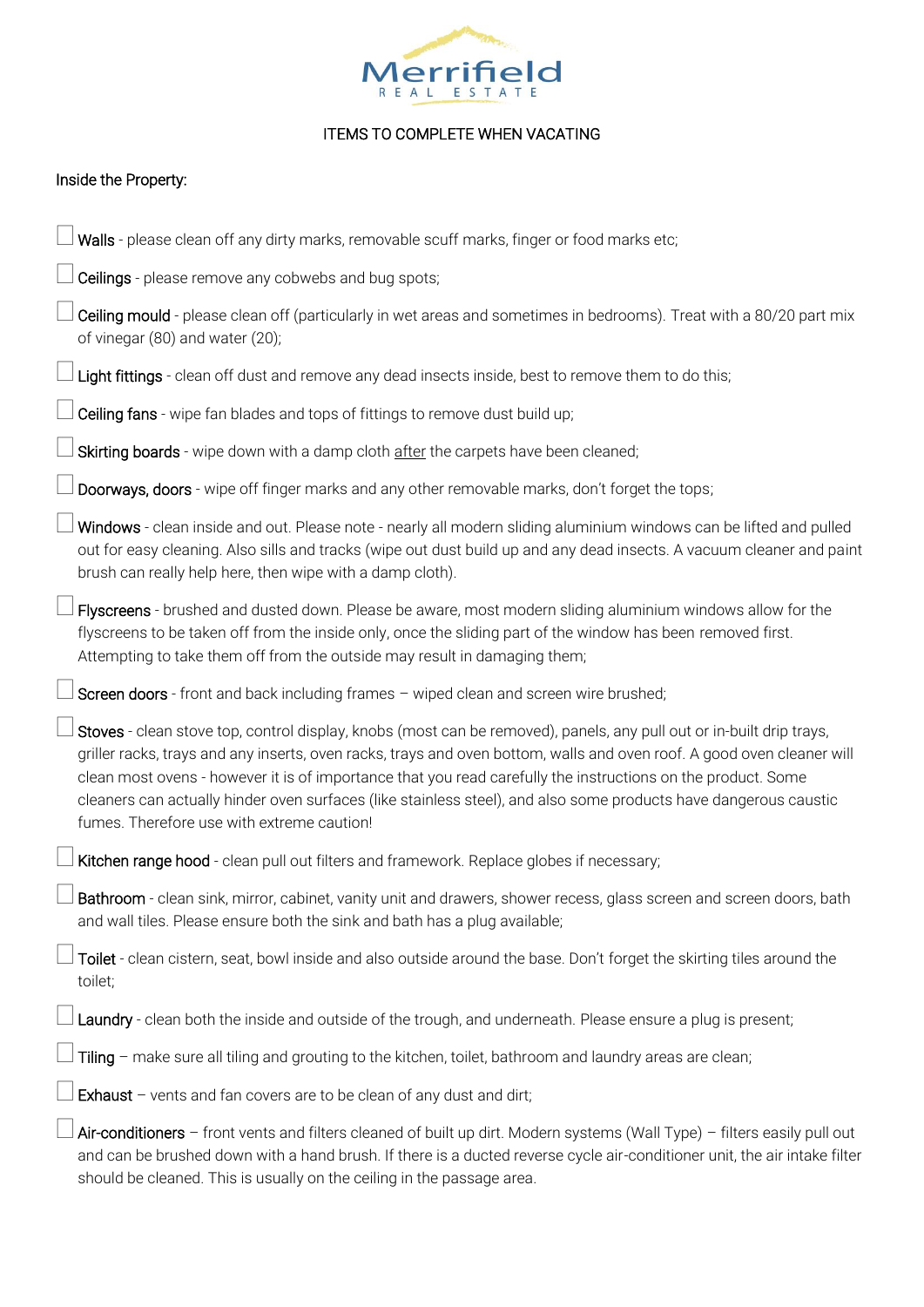

Air-conditioning ceiling duct vents  $-$  please clean down if dusty or dirty;

Heaters/Fire Place - Wipe over gas/electric heaters and/or clean out ash from wood fires and clean glass, wipe over entire unit;

 $\rfloor$  Cupboards/drawers – please clean/wash inside and out. Also doors and door frames (including along the tops), front and back of doors need to be cleaned;

Curtains – wash any washable curtains and netting. If other curtains are visibly dusty or dirty, consider dry cleaning;

Blinds – if you have venetian blinds, clean off the blind slats. Any other type of blinds should be able to be wiped down of any spot marks/stains;

Floors  $-$  floors to be mopped/washed  $-$  please ensure corners and hard to get areas are also cleaned;

#### Outside the property

| Lawns - freshly mowed and edged (best done a couple of days before, if lawn mowing is included in your lease there<br>is no need to complete this item);                        |
|---------------------------------------------------------------------------------------------------------------------------------------------------------------------------------|
| Gardens - remove any weeds/grass, any rubbish and built up leaves etc;                                                                                                          |
| Rubbish - remove any rubbish that you have left at the property. Be sure to check behind sheds, under shrubs and<br>trees. This includes lawn clippings piled and compost left; |
| Paths - Sweep paths and paving areas, remove any weeds/moss;                                                                                                                    |
| <b>Exterior of house-</b> remove cobwebs to exterior walls and eaves;                                                                                                           |
| Oil spillage removal - check and clean carport and garage floors, paths and driveway. If you have used a barbeque,<br>check for any grease spots and spillages etc;             |
| Cigarette butts - if there are cigarette butts lying around - please pick up and remove;                                                                                        |
| Garages and tool sheds - please remove any items from inside and behind garages and tool sheds that belong to<br>you, including rubbish, sweep out and remove spider webs;      |
| Bins - Ensure all rubbish bins are left empty and clean;                                                                                                                        |
| If you have a pet                                                                                                                                                               |

 $\Box$  Pet droppings – please remove from gardens, lawns and any out of the way areas. Please dispose of in the FOGO bin – please do not bury them;

Dog urine – remove/clean where your pet may habitually urinate (Base of walls, verandah posts etc.);

Dog stains - to outside walls. Check where your dog regularly lies down, there might be 'tell tale signs' on walls etc;

Dog/Cat claw damage – check screen doors, flyscreens and curtains. Please replace the screen wire if required;

Dog chew damage – please ensure watering systems are free of dog chew damage and are repaired accordingly;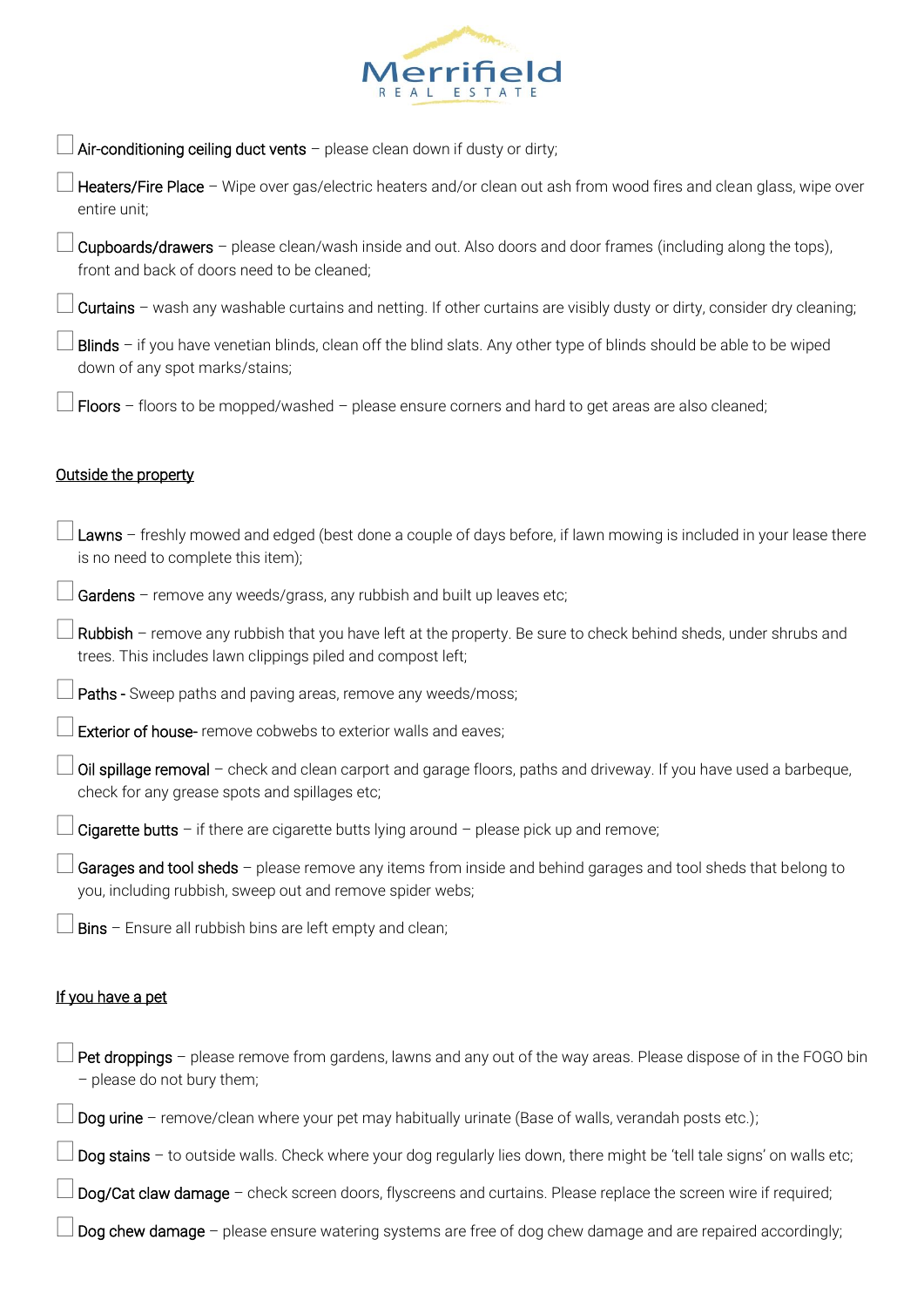

 $\rfloor$  Pet hair – please ensure any visible pet hair inside is removed;

 $\Box$  Flea Treatment – This office will organise an internal and external professional flea treatment if pets have been permitted at the property;

\*\* The below carpet cleaners are Merrifield Real Estate's preferred choice. Please contact your Property Manager if you wish to utilise the services of a separate contractor. PLEASE NOTE: CARPETS MUST BE CLEANED BY A PROFESSIONAL AND A COPY OF THE RECEIPT MUST BE PROVIDED WHEN RETURNING KEYS \*\*

## Carpet Cleaners:

| <b>Suttons Carpet Cleaning</b>             |           |                          | 9841 8863/0412 096 299      |
|--------------------------------------------|-----------|--------------------------|-----------------------------|
| Albany Carpet Cleaning & More              |           |                          | 0458 413 500                |
| Cleaners:                                  |           |                          |                             |
| Brighter Blinds (Blind cleaning & repairs) | Karl      |                          | 0427 611 840                |
| Southern Concierge                         | Cathey    | $\overline{\phantom{a}}$ | 0401 171 542                |
| South Coast Cleaning Contractors           | Olivia    |                          | 0404 479 658                |
| Gardening/Lawnmowing:                      |           |                          |                             |
| First Choice Lawns & Gardens               | Tim/Scott |                          | 0447 420 683 / 0428 483 222 |
| Luke's Lawns, Gardens & Concrete           | Luke      |                          | 0429 076 655                |
| Maintenance & Repairs:                     |           |                          |                             |
| House & Home Handyman                      | Derek     |                          | 0408 446 488                |
| <b>Bondwood Services</b>                   | James     |                          | 0408 413 367                |
|                                            |           |                          |                             |